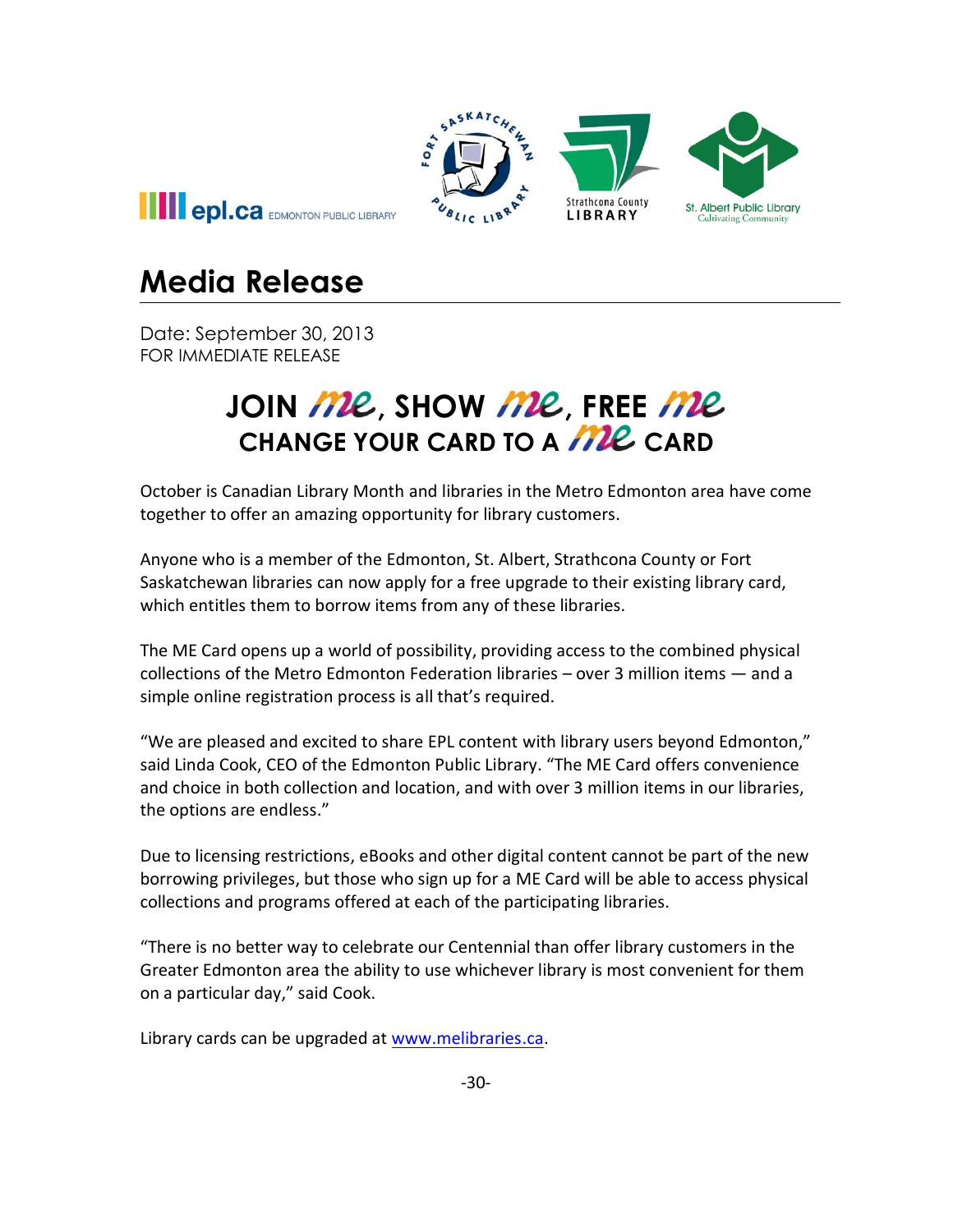## **Notes to editors:**

- Customers under 18 are able to have a 'me' card, but due to the need for an adult to act as guarantor, children and teens cannot register for a 'me' card online.
- The Metro Edmonton Federation of Libraries consists of: Edmonton Public Library, St. Albert Public Library, Fort Saskatchewan Public Library and Strathcona County Library. Libraries in the federation collaborate on programs, projects and events, share methods to help customers learn to use eReaders and download eBooks, and support the Edmonton International Literary Festival (LitFest) by contributing ideas and hosting events at their venues.

**About Edmonton Public Library**: The Edmonton Public Library (EPL) carries everything you care about. We are Edmonton's largest lender of all manner of information and entertainment. Our professionally trained staff take you beyond Google with the knowledge, discernment and desire to help you navigate a universe of information. The second most visited place in Edmonton, every year we host over 14 million in-person and online visits across our 17 branches and website. We deliver our incredible content to you everywhere - in the library, at home or on your handheld device. Unmatched access and unrivalled value - that is today's EPL. Spread the words. [www.epl.ca](http://www.epl.ca/)

**About Fort Saskatchewan Public Library**: Fort Saskatchewan Public Library serves the rapidly growing community of Fort Saskatchewan (pop. 21,795) through print and electronic collections and a wide range of programming. Currently undergoing an important transformation as work continues on City Centre Square, the library includes a 6,400 square foot expansion with an expected opening date in fall 2013. This additional space will help create the library our community deserves with larger collections, more public access computers, larger study areas, and more comfortable reading and social areas for library users of all ages. Together, we are "Building a Better Future." [www.fspl.ca](http://www.fspl.ca/)

**About St. Albert Public Library**: St. Albert Public Library is a vital part of the community, consistently rated as one of the key strengths of the city. It is a place where people learn, meet and share ideas, and enjoy leisure time. Community is at the core of St. Albert Public Library, working to improve citizens' lives through core services focused on learning, leisure and community life — the Library cultivates community, as important for what it *does*, as for what it *has*. About 330,000 people visit in-person each year and even more visit our website. It is one of the busiest mid-sized libraries in Canada, and the most visited place in downtown St. Albert. Patrons borrow over 946,000 items annually and attend over 1,000 programs. [www.sapl.ca](http://www.sapl.ca/)